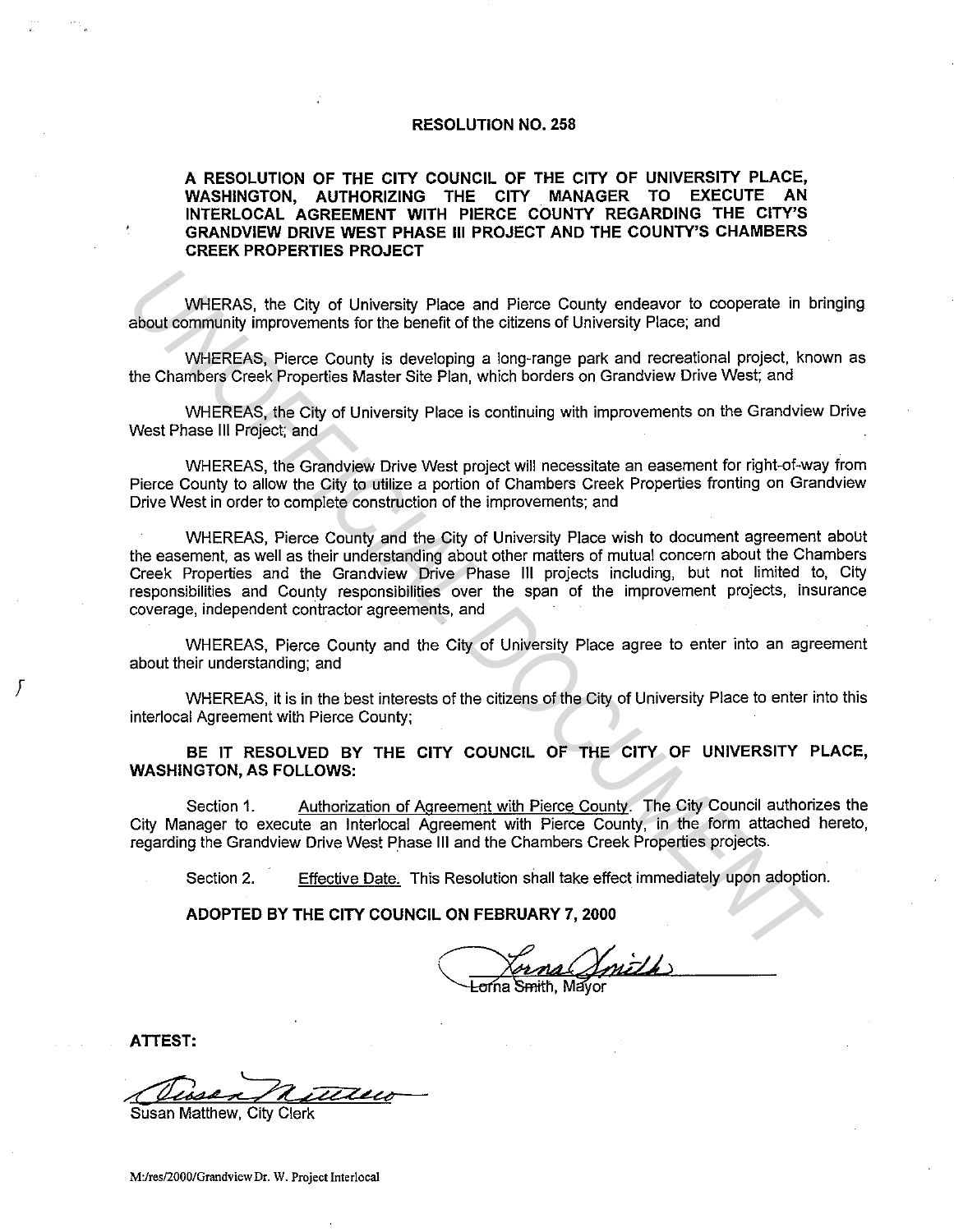### **AGREEMENT BETWEEN PIERCE COUNTY AND THE** CITY OF **UNIVERSITY PLACE REGARDING GRANDVIEW DRIVE WEST PHASE Ill AND THE CHAMBERS CREEK PROPERTIES**

**THIS AGREEMENT** is entered into this day by and between **PIERCE COUNTY,** a political subdivision of the State of Washington (herein referred to as "County") and the City of University Place, a municipal corporation of the State of Washington (herein referred to as "City").

WHEREAS, County owns approximately 928 acres of property which are collectively known as the Chambers Creek Properties, including 700 acres located in the City of University Place, from which the County provides a variety of regional services; and

WHEREAS, the County is utilizing and developing the Chambers Creek Properties in accordance with a long-range plan entitled the Chambers Creek Properties Master Site Plan adopted by Ordinance No. 97-71S by the County in August 1997; and

WHEREAS, on , the County, the City by Resolution No. 257, and the City of Lakewood by Motion 2000-01, executed an agreement called the Joint Procedural Agreement which set forth the development process and procedures necessary to facilitate implementation of the Chambers Creek Properties Master Site Plan and the projects contained therein; and **IMMidter Controllering Comparison** of the State of Washington (herein referred to as "City").<br>
WHEREAS, County owns approximately 928 acres of property which are collectively knot<br>
the Chambers Creek Properties, including

WHEREAS, the Chambers Creek Properties are bordered on the eastside by Grandview Drive West and on the northside by  $64<sup>th</sup>$  Street both of which are City streets; and

WHEREAS, one of the early projects identified as occurring within the first ten years after the adoption of the Chambers Creek Properties Master Site Plan is the Grandview/64th Street Trail and Buffer which will run parallel to Grandview Drive West; and

WHEREAS, beginning in 1996, the City has been improving portions of Grandview Drive West and now seeks to install additional improvements on Grandview Drive West from  $48^\text{th}$  Avenue to 64<sup>th</sup> Street West (known as Grandview Drive West Phase Ill); and

WHEREAS, the City's Grandview Drive West Phase Ill project as designed will necessitate that the County grant a perpetual non-exclusive easement for right of way and otherwise permit and allow the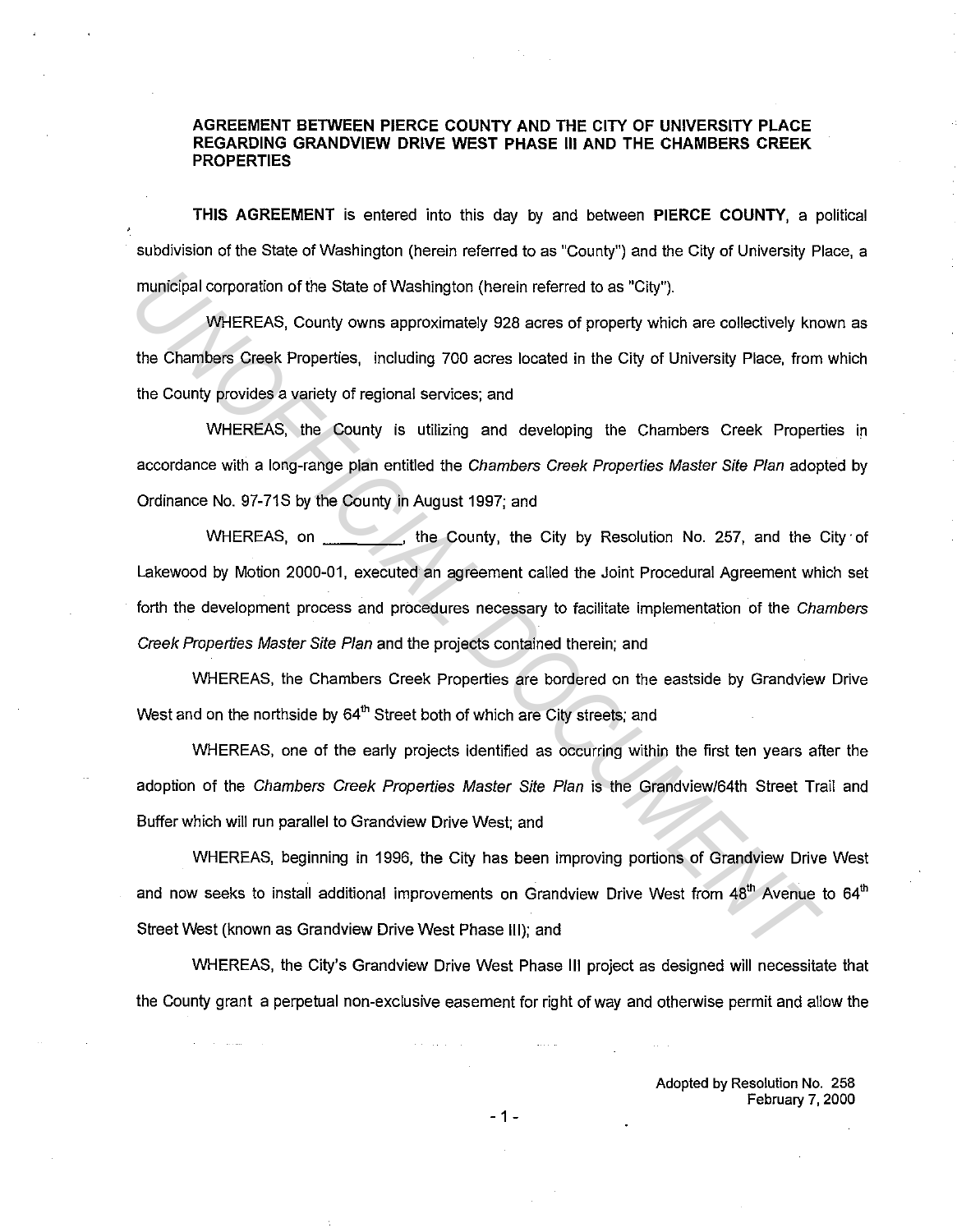City to utilize a portion of the Chambers Creek Properties fronting on Grandview Drive West to complete the construction of the improvements; and

WHEREAS, the parties wish to memorialize the agreement between them relating to the City's · street improvement and the County's construction on the Chambers Creek Properties;

NOW, THEREFORE, in consideration of the terms and conditions contained herein, it is mutually agreed by and between the County and the City as follows:

## SECTION 1. **PURPOSE.**

Purpose of this agreement is to document the understanding reached between the City and the County for the beneficial improvement of Grandview Drive West and the coordination of the Grandview Drive West improvements with the County's design and construction of its Environmental Services Building and associated improvements in Area 5 and the Grandview/64<sup>th</sup> Street Trail and Buffer project. The County's goals are: (1) to maintain the integrity of the buffer required around the Chambers Creek Properties; (2) to ensure continued compliance with Washington State Department of Natural Resources mining requirements; (3) to achieve maximum economies for the construction activities of the County and City; and (4) to identify and perform appropriate mitigation measures associated with the County's development of the Chambers Creek Properties prior to such development. The City's goals are: (1) to obtain right of way easements necessary to construct the Grandview Drive West Phase Ill improvements; and (2) to facilitate the construction of the Grandview/64<sup>th</sup> Street Trail and Buffer in an earlier timeframe than originally anticipated. **EXECTION 1.** INCREAT UNITE CONDUCTED THE STANDAPT SONDAPT SONDAPT SURFALL DREAT AND SECTION 1. PURPOSE.<br> **EXECTION 1.** PURPOSE.<br>
Purpose of this agreement is to document the understanding reached between the City as<br>
Dout

# SECTION 2. **CITY RESPONSIBILITIES.**

**A. City shall design and construct the Grandview Drive West Phase Ill right-of-way improvements.** The City will design and construct the Grandview Drive West Phase 111 street improvements within City rights-of-way and within the additional perpetual non-exclusive easement area provided by this Agreement. The non-exclusive easement together with a temporary construction easement are described in Exhibit "A" attached hereto and incorporated by this reference. The non-exclusive easement shall provide rights necessary for the City and its

> Adopted by Resolution No. 258 February 7, 2000

- 2 -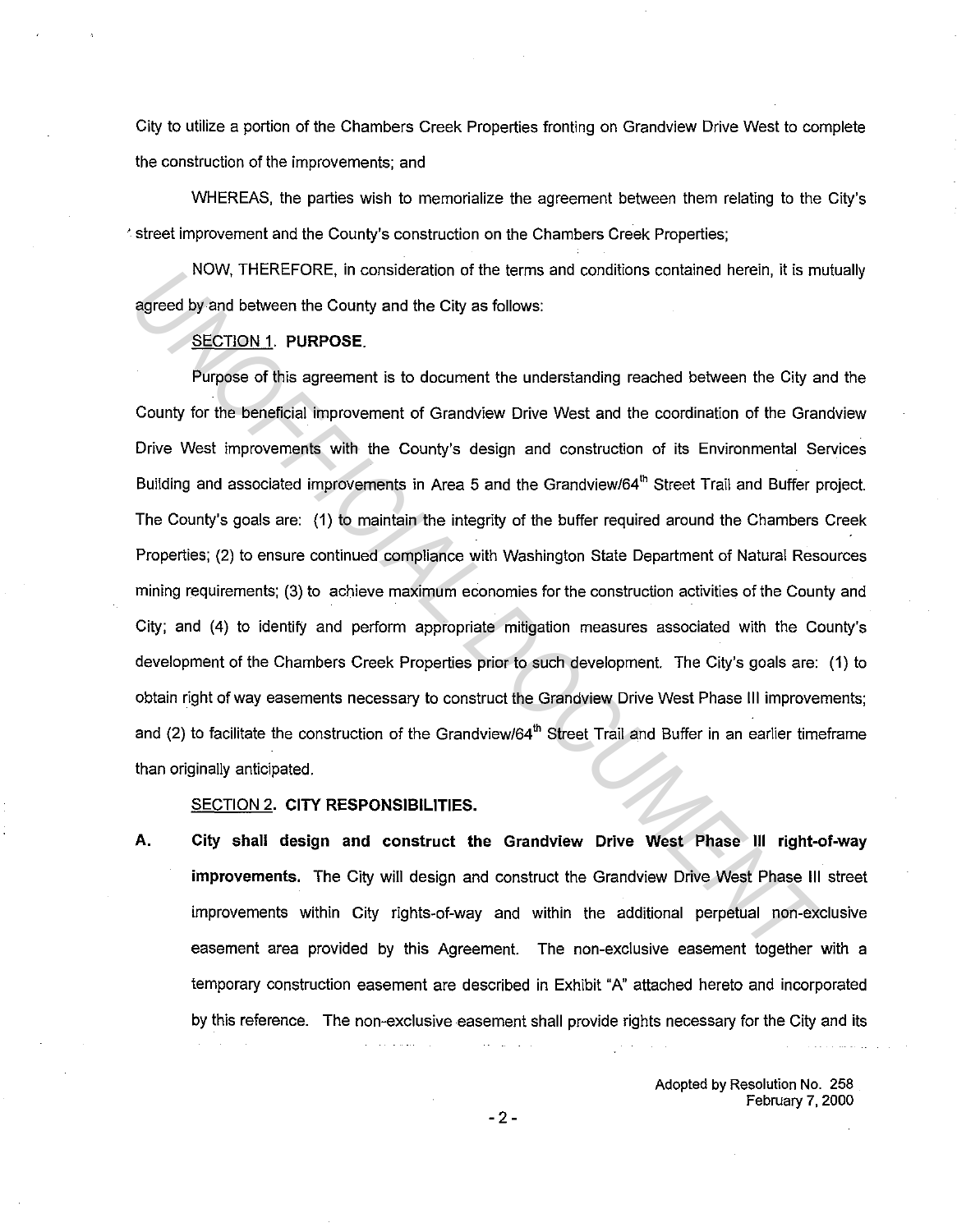franchise holders to construct, maintain, inspect and repair street, utility and storm drainage improvements upon and within the property legally described in the easement. Except as otherwise provided in this Agreement, the responsibility for funding the Grandview Drive West Phase Ill Street Improvements within the right-of-way and non-exclusive easement shall be the City's.

**B. City shall be responsible for relocating certain chain link fencing with barbed wire along Grandview Drive West at County's expense.** At the County's expense, the City will reinstall the existing chain link fence with barbed wire or provide new similar fencing as necessary on the Chambers Creek Property that is affected by construction within the non-exclusive easement legally described in Exhibit A. The County shall provide the City with a fencing plan showing the location and type of fence to be reinstalled. The City shall relocate or reinstall the fencing on the western line of the non-exclusive easement or at such other location as the County determines. The fencing installed by the City shall be similar to the existing chain link fencing with barbwire presently used on the site. The County shall not be required to obtain any permits or pay any fees for the reinstallation of fencing removed by the City. *UNIS.*<br> **B.** City shall be responsible for relocating certain chain link fencing with barbed wire<br>
the existing chain link fence with barbed wire or provide new similar fencing as necessary<br>
Chambers Creak Property that i

To insure that mining safety is not compromised during construction of the project, the City will insure that the County's property is secured at all times during construction by fencing or by some other mutually agreeable method.

**C. City shall construct retaining structures as necessary to protect mature trees within the temporary construction easement area used for transition between the sidewalk and adjacent property.** The City will install retaining structures acceptable to the County in conjunction with the Grandview Drive West Phase Ill improvements in the areas where more than five feet (horizontally behind edge of sidewalk) is required for transitions between existing slopes and the improvements. Slopes within the transition areas shall not exceed 1.5:1 for cut slopes and 3:1 for fill slopes without approval by the County. The City will install additional retaining

> Adopted by Resolution No. 258 February 7, 2000

-3-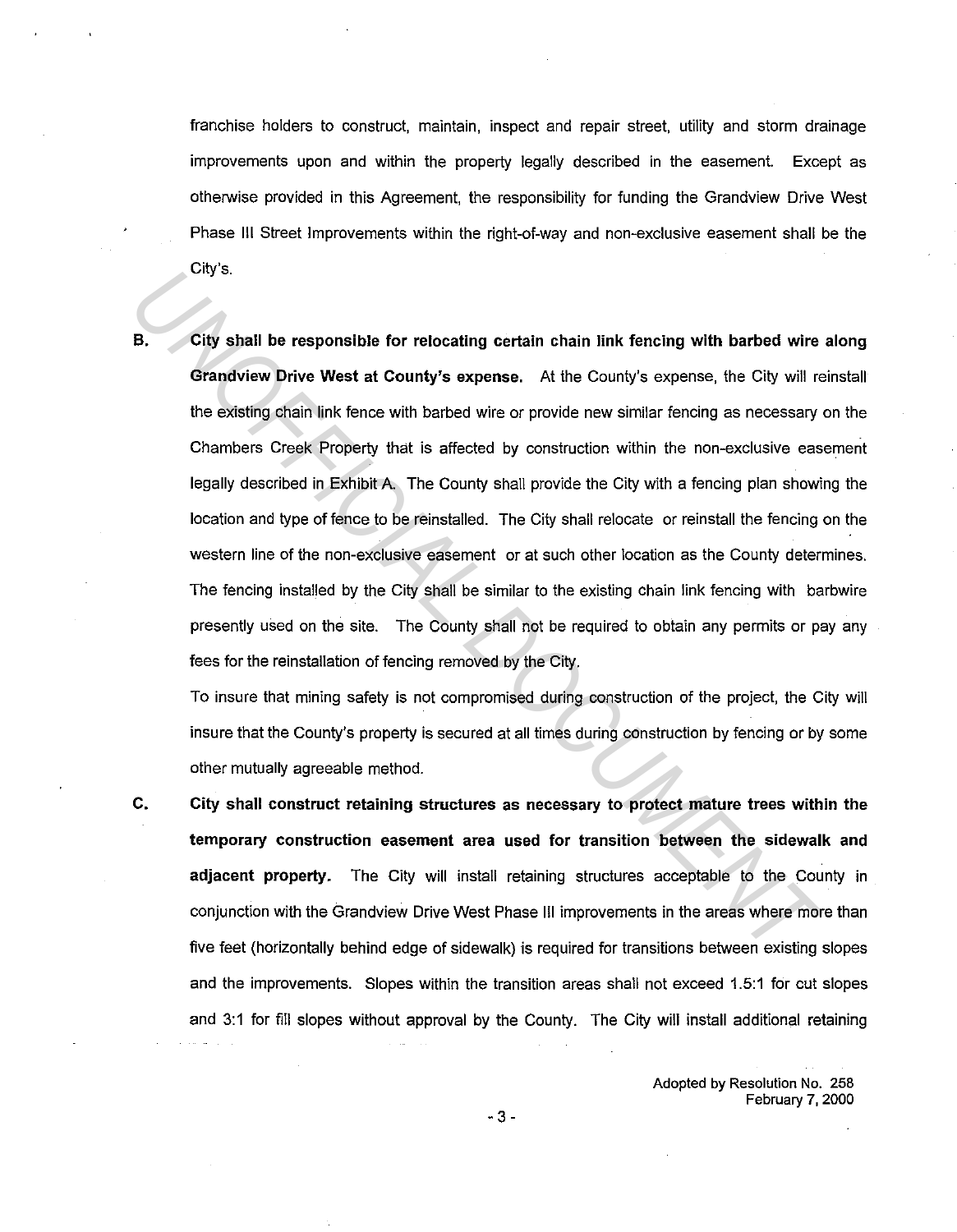structures acceptable to the County to save mature trees identified by the County within the nonexclusive easement and five foot transition areas. After initial surveying of the street improvements by the City's contractor and before clearing and grubbing begins, representatives of the County, City and City's contractor shall jointly walk the non-exclusive easement and temporary easement areas and the County shall mark the mature trees which should not be disturbed by the street improvements and protected from construction activities.

- 
- **D. City shall grant a variance from its code to permit a combined urban trail/sidewalk concept.** The City's Grandview Drive West Phase 111 project anticipates the installation of sidewalks running parallel to Grandview Drive West. The County, in its development plans for that portion of the Chambers Creek Properties adjacent to Grandview Drive West and 64<sup>th</sup> Street West, has designed an urban trail system, some portion of which will run parallel to Grandview Drive West and 64<sup>th</sup> Street West and some portions which will not. The City and the County recognize the benefit an urban trail will have to the public enjoyment of the Chambers Creek Properties. Therefore, the City shall approve a variation allowing the construction of a joint urban trail (12 foot wide concrete surface with a meandering location) in lieu of constructing both a trail and separated sidewalk from the start of the  $62<sup>nd</sup>$  Street roundabout, south around the new curve at 64<sup>th</sup> Street and Grandview Drive and then continuing along 64<sup>th</sup> Street to the intersection of 64<sup>th</sup> Street and Chambers Creek Road (south). The City and County shall equally share in the cost of constructing the joint urban trail starting at the  $62<sup>nd</sup>$  Street roundabout and continuing south around the curve at Grandview and 64<sup>th</sup> Street to the end of the Grandview Drive West Phase III project. The County shall be responsible for the cost of constructing the remaining portion of the joint urban trail. The County shall be responsible for maintaining the entire length of the joint urban trail. *Unipolary* easement areas and the County shall make the intent effects which should disturbed by the strete improvements and protected from construction activities.<br> **D.** City shall grant a variance from its code to permi
- **E. City shall allow a temporary waiver to allow truck traffic southbound on Grandview Drive between 62<sup>nd</sup> and 64<sup>th</sup> Streets for a two year duration. The improvement of Grandview Drive** West presents an opportunity to improve the design of the three way intersection at Grandview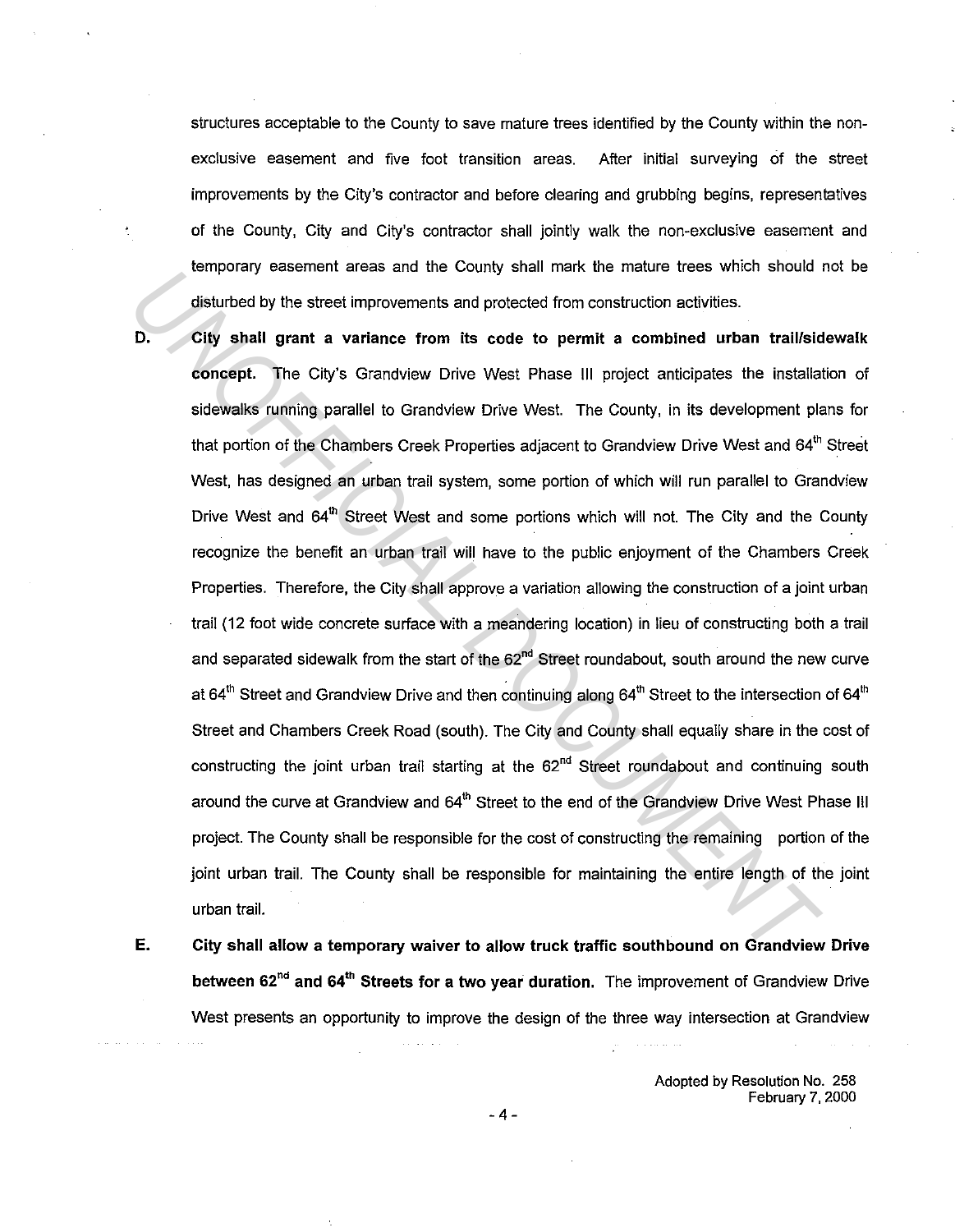Drive West and 64<sup>th</sup> Street West. The County has maintained an entrance at 64<sup>th</sup> Street West and Grandview Drive West to its road shop facility and to the Glacier Northwest (formerly Lone Star Northwest) Gravel Pit, owned by the County and leased to Glacier Northwest. In developing the plan for the Environmental Services Building, the County developed an alternative access for the road shop facility on 64<sup>th</sup> Street West to a location compatible with future site design. Therefore, the County will no longer need the entrance at the corner of Grandview Drive West and  $64^{\text{th}}$  Street West. In conjunction with the City's road improvements, the County has proceeded with plans for the entrance to Area 1. The plan will also close the current entrance point at 64<sup>th</sup> Street West and Grandview Drive West and will result in the construction by the City of a roundabout at 62"d Street West and Grandview Drive West. Relocation of the Grandview Drive West entrance will require existing truck traffic to traverse Grandview Drive West between 62<sup>nd</sup> and 64<sup>th</sup> Street West. The City currently has a ban on truck traffic on this portion of Grandview Drive West. The City recognizes the long-term public benefit received by relocating to the north the Grandview Drive West entrance to the Chambers Creek Properties and the traffic safety issues associated with the alternative truck traffic routes. Therefore, simultaneously with the execution of this Agreement, the City agrees to take the legislative action necessary to temporarily allow southbound truck traffic on Grandview Drive West between 62<sup>nd</sup> and 64<sup>th</sup> Street West for a period not to exceed 2 years. Therafore, the County will no longer need the entrance at the comer of Grandview Driv<br>
Therafore, the County will no longer need the entrance at the comer of Grandview Driv<br>
and 64<sup>th</sup> Street West. In conjunction with the

To reduce the impact of the relocation of the entrances to the Chambers Creek Properties and in support of the temporary waiver for truck traffic in the 6200-6400 blocks of Grandview Drive West, the County agrees to relocate the existing trailer storage activity utilized by County tenant Abitibi Consolidated to another portion of the Chambers Creek Properties. The County further agrees to require Abitibi trucks using the Chambers Creek Properties to exit onto Chambers Creek Road rather than Grandview Drive. The City will not require any permits, fees, or other compensation for this relocation.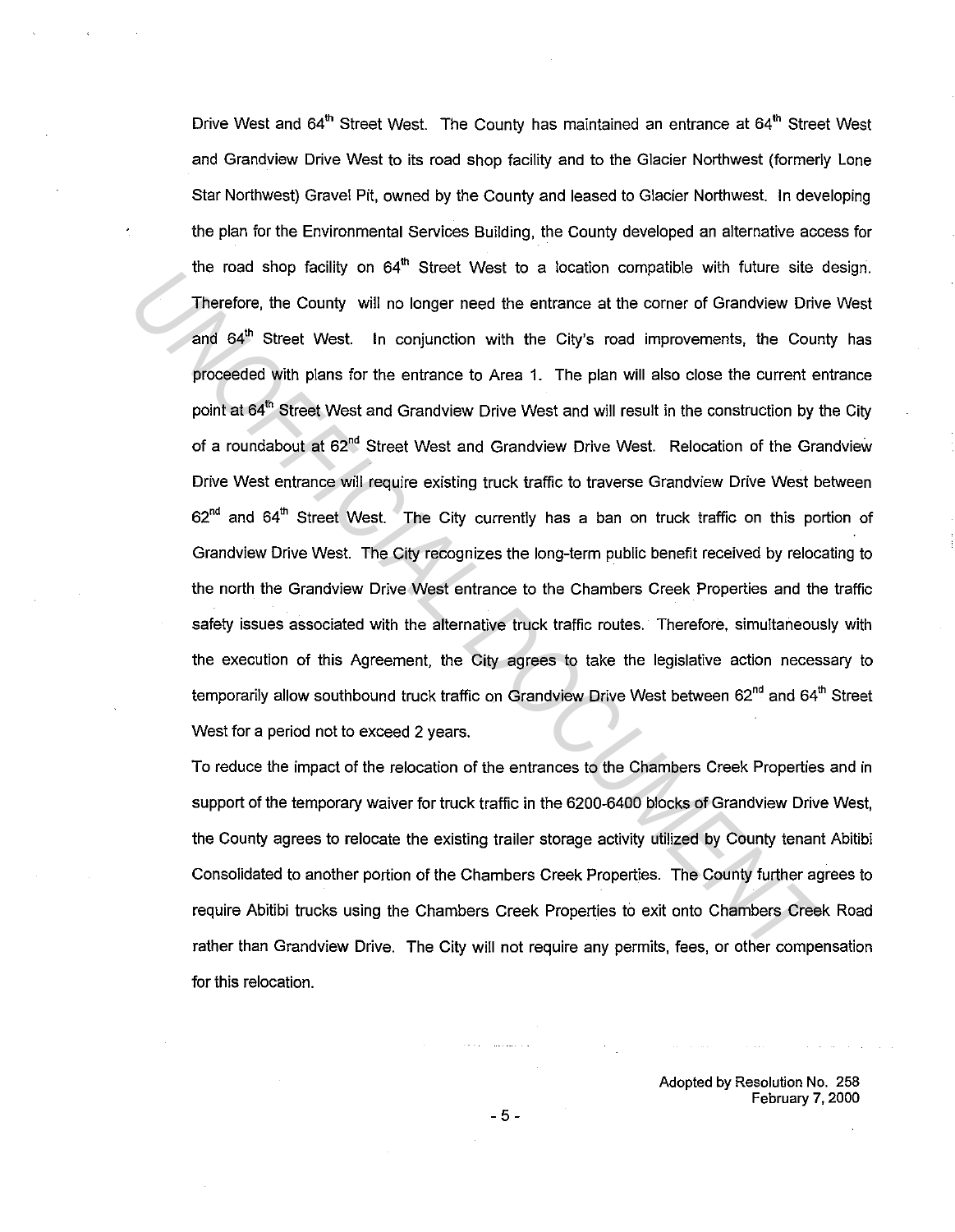To support a realignment of the intersection of Grandview Drive and 64<sup>th</sup> Street West, the County agrees to relocate the entranceway to the Chambers Creek Road Shop. The new location will be further east on 64<sup>th</sup> Street West approximately halfway between Grandview Drive and Chambers Creek Road at about the midpoint of the County's property along 64<sup>th</sup> Street West. This new entranceway will become the primary entranceway intowhat the Chambers Creek Master Site Plan refers to as Area 5 and to the location of the new Environmental Services Office Building and adjacent ball fields. The City agrees to allow temporary relocation and reconstruction of this entranceway at its new location without requiring any permits or fees. The County shall submit final plans for this entranceway to the City with the site plan for the Environmental Services Building.

**F. City shall accept grant of non-exclusive easement.** Jn order to install the Grandview Drive West Phase Ill right-of-way improvements the City requires additional right-of-way from the County. The County is willing to grant a perpetual non-exclusive easement to the City in exchange for the City's acknowledgement that by accepting a non-exclusive easement, the property lines for the Chambers Creek Properties will remain the same, and that the granting of the easement will not alter the measurement of setbacks, nor create non-compliance with other City development standards which may apply to the County's property. Financessory will be close to the location of the new Environmental Secret must<br>
Plan refers to as Area 5 and to the location of the new Environmental Series Office B.<br> *End adjagent* ball fields. The City agrees to allow

The City shall maintain all City facilities (e.g., curb, gutter, storm drainage and lighting) located within the easement area at City expense in a safe manner. The City shall not allow the facilities located in the non-exclusive easement area to be operated in an unsafe manner or to violate any applicable local, state or federal law or regulation.

As necessary, the City will support the County's efforts to amend the existing DNR Mining and Reclamation permit in order to allow the the installation of both the City's street improvements and the County's Grandview/64<sup>th</sup> Street Trail and Buffer improvements within the existing mining buffer area.

Once the non-exclusive easement is granted, the final design plans for City and County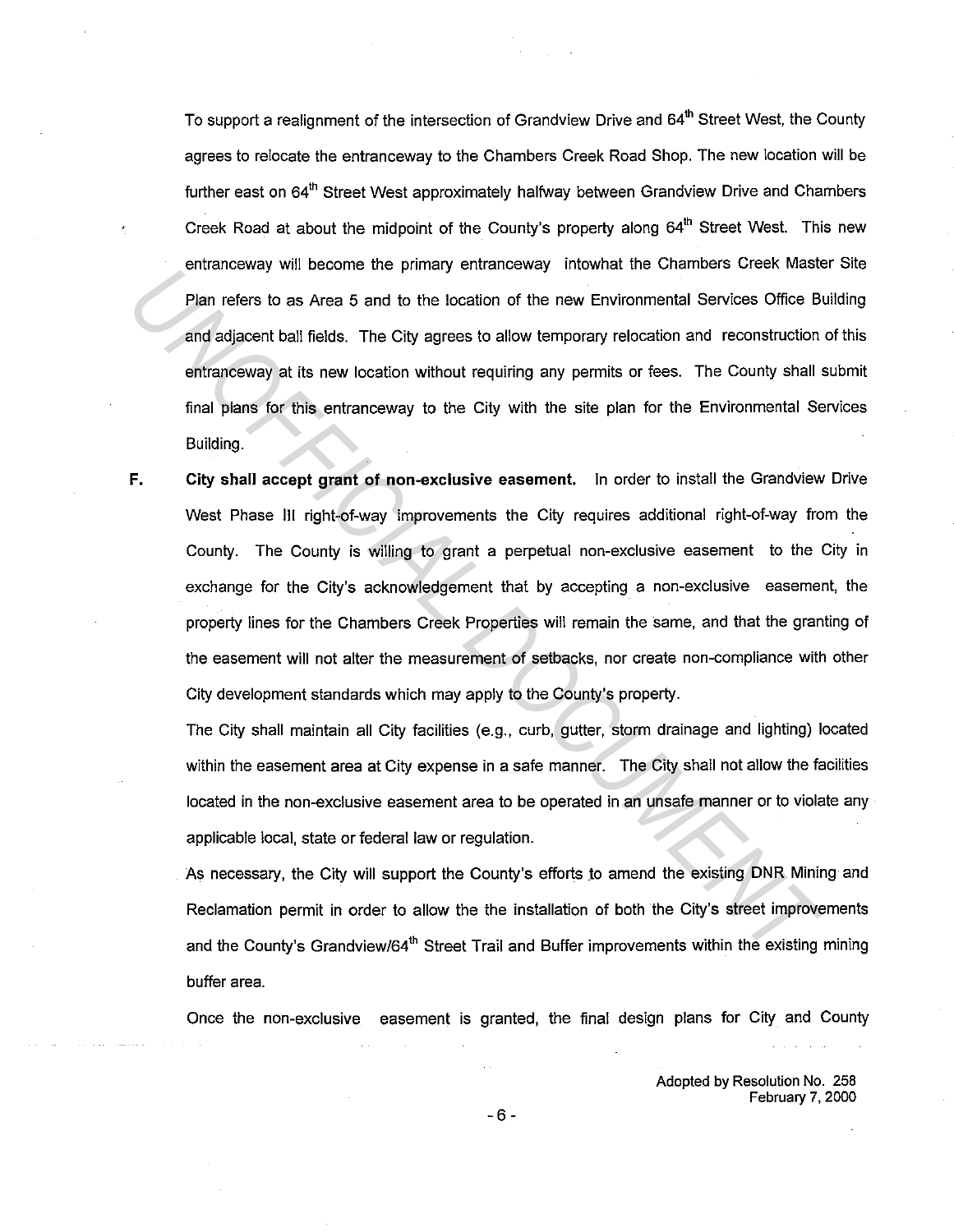improvements within the non-exclusive easement area shall not be modified without the written approval of the City and County. Neither the County nor the City shall unreasonably withhold approval of design changes.

· **G. City acknowledgment of urban trail as mitigation.** The parties recognize that the Chambers Creek Properties Master Site Plan and associated Final Environmental Impact Statement (FEIS) provides overall guidance and direction to the County in the development of the Chamber Creek Properties. The FEIS identified the Grandview/64 $<sup>th</sup>$  Trail and Buffer as a mitigation measure</sup> designed to offset some of the probable impacts of future developments identified in the Master Site Plan. As an identified mitigation measure, the City will not seek to impose additional mitigation on the development of the projects identified in the Master Site Plan beyond those already identified in the FEIS or mitigation measures identified as rationally related during project specific environmental review. **Example 10** unit and the consistent with the channel and the channel and the channel and the Channel properties. The FEIS identified the Grandview/64<sup>h</sup> Trail and Buffer as a mitigation measure, the Channel designed to of

Nothing in this agreement shall prohibit the City from requiring building, electrical, plumbing, and/or life safety permits which may be necessary for construction of any Master Site Plan project. Further, nothing in this agreement shall constitute a waiver of site specific mitigation that are logically related to the impact proposed. However, all conditions imposed on the County by the City shall be consistent with federal and state constitutional law.

**H. City and County to share costs for the design and construction of the curve at 64'" Street West and Grandview Drive.** The City will acquire at the County's expense the additional right-ofway necessary for the curve from the adjoining property owner necessary to accommodate the design of the new curve at 64<sup>th</sup> Street West and Grandview. The redesigned curve will result in the relocation of the existing road to a new location within the newly acquired right-of-way. Once the curve is relocated, the City will initiate legislative steps to vacate the excess right-of-way lying west and south of the realignment of the 64th/Grandview intersection to the County. The vacation shall protect any existing utility easements. The vacation of the excess right-a-way for the new right-a-way shall be considered a like value exchange and not involve the exchange of

> Adopted by Resolution No. 258 February 7, 2000

-7-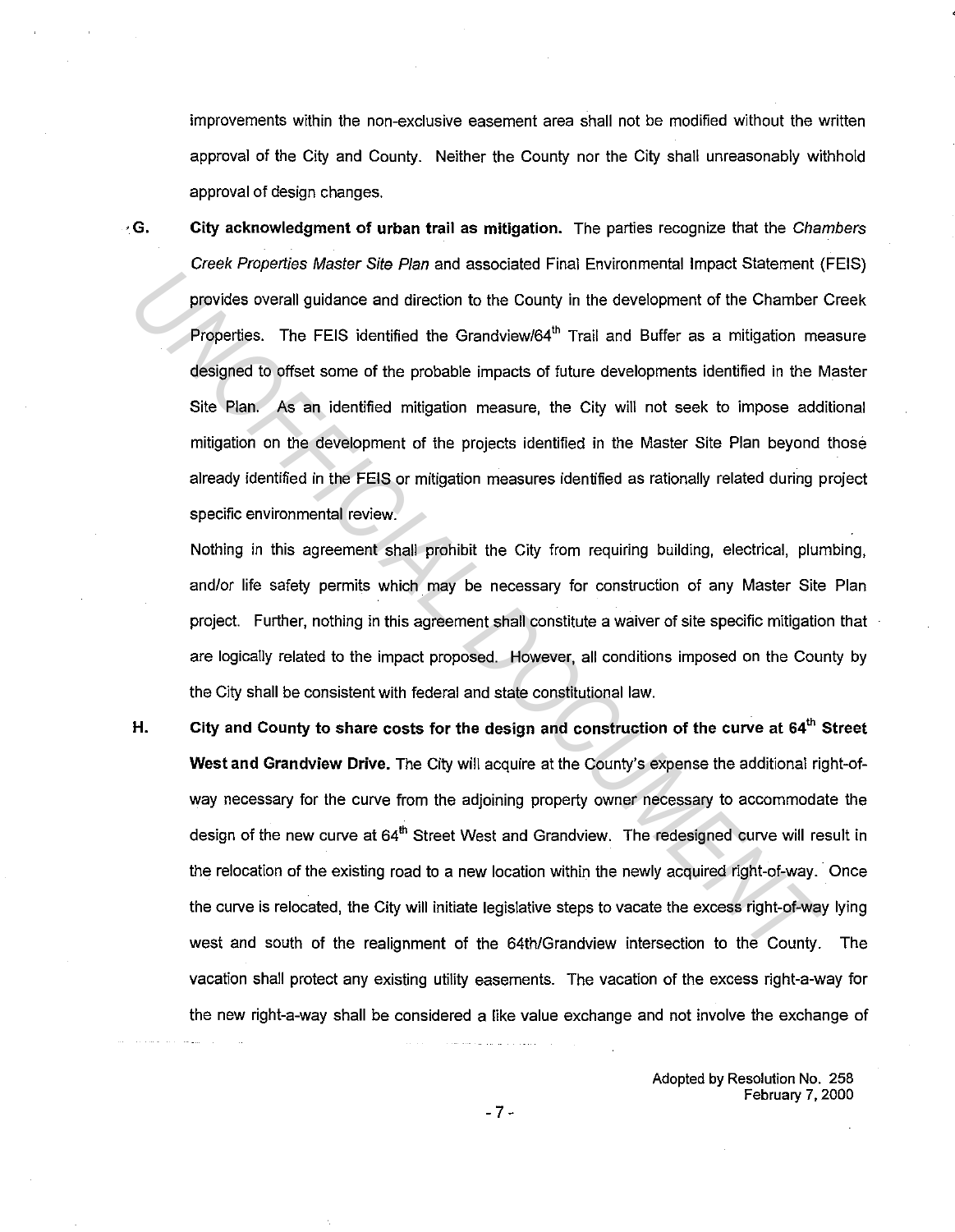any additional payment by the County. The area to be vacated by the City shall be any existing right-of-way located 30 feet west and south of the centerline of the new curve beginning with the start of the curve on Grandview Drive West and ending with the transition out of the curve on 64<sup>th</sup> Street West. After the street vacation is complete the joint urban trail shall be located on property owned by the County.

The City shall be responsible for the design and construction of the redesigned curve. The County agrees to be responsible for any additional design and construction costs of the redesigned curve beyond those costs the City would have reasonably expected to incur with its original round-a-bout design for the intersection of 64<sup>th</sup> Street West and Grandview Drive West.

## SECTION 3. **COUNTY RESPONSIBILITY**

- **A. County shall grant a perpetual non-exclusive easement to the City for the Grandview Drive West Phase Ill right-of-way improvements.** Subject to the County's prior approval of the Grandview Drive West Phase Ill final design plans as provided in the previous section, the County hereby grants a perpetual non-exclusive easement to the City on the County's Chambers Creek Properties for the construction, maintenance and operation of certain street, utility and storm drainage improvements along Grandview Drive West. In consideration and exchange for the City building the Grandview Drive Phase Ill Street Improvements, the County hereby grants the non-exclusive easement to the City at no cost. The City shall be responsible for the design and construction of the redesigned curve.<br> *UNOFFICIAL DOCUMENTA* are costs the City would have reasonably expected to incurr original round-s-bout design for the intersection o
- **B. County to Provide Fencing Plan.** The County shall provide a fencing plan to the City detailing the fencing type and reinstallation location for fencing previously located within the non-exclusive easement area and disturbed by the City during construction of the Grandview Phase Ill project.
- **C. County to design Trail and Cirque Plaza and acquire additional right-of-way for new curve at Grandview and 64'h Street West.** The County will design the Chambers Creek Properties Grandview/64<sup>th</sup> Street Trail and the Cirque Drive Plaza (also known as the viewpoint at 56<sup>th</sup> Street West). The County will make every effort to open the Cirque Drive Plaza and an initial section of

Adopted by Resolution No. 258 February 7, 2000

-8-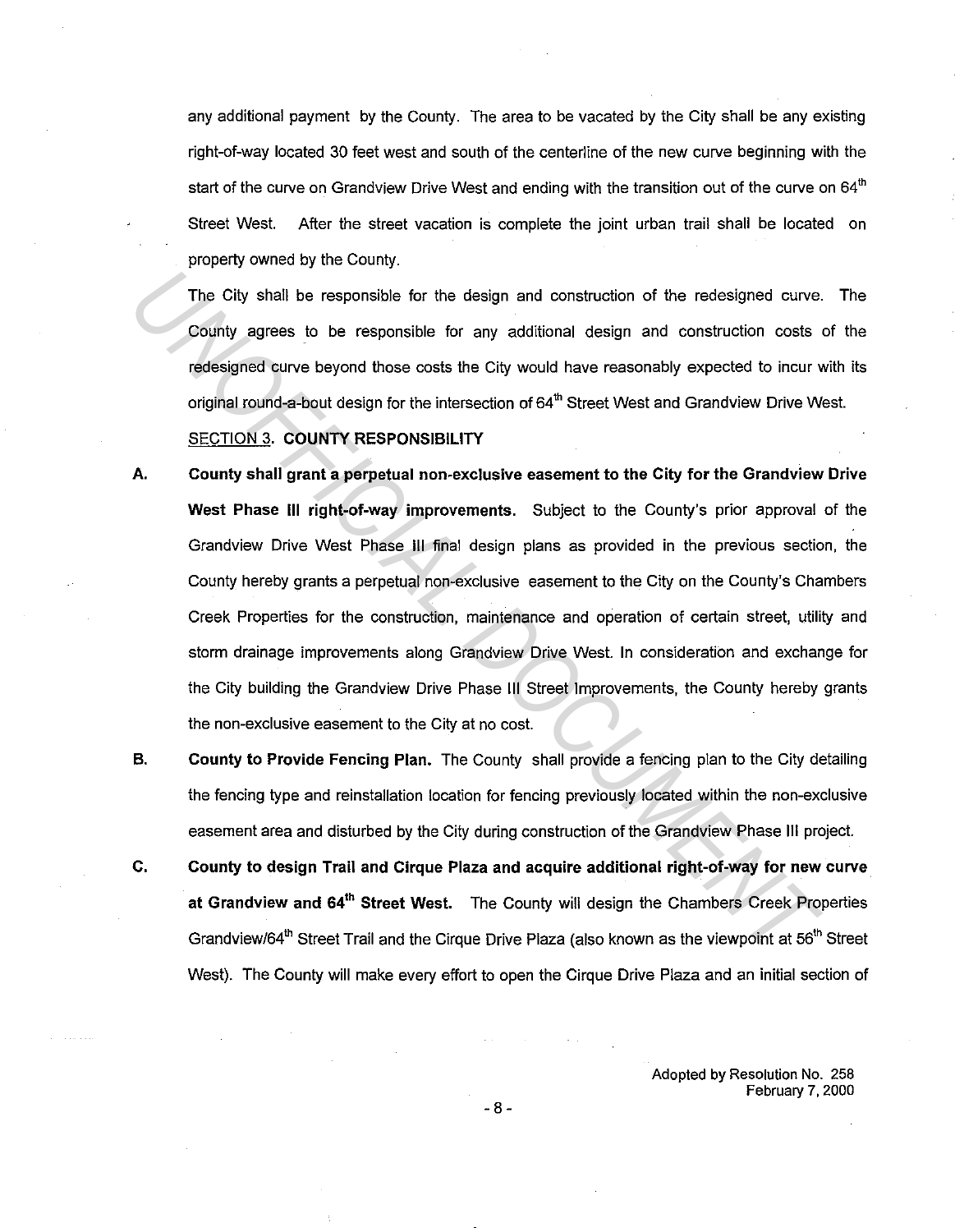the Chambers Creek Properties Grandview/64<sup>th</sup> Street Trail in conjunction with completion of the City's Grandview Drive West Phase Ill project

The County agrees to pay the additional costs of the redesigned curve beyond the design and construction costs the City would have reasonably incurred with its original round-a-bout design for the intersection of 64<sup>th</sup> Street West and Grandview Drive.

**D. County shall provide owner representative to assist in construction.** The County will assign an owners representative to represent the County's property interests and verify that construction occurs in accordance with this Agreement. The County shall promptly notify the City of any construction or property issues it feels are not in accordance with the non-exclusive easement, the final construction plans for the Grandview Drive Phase 111 project or this Agreement. The City shall work cooperatively with the County to resolve any construction issues to the mutual satisfaction of both parties.

SECTION 4. **TERM OF THE AGREEMENT.** The right of way easement granted herein shall be perpetual. All other terms of the Agreement shall be in full force and effect commencing on the date of execution of this Agreement and terminating on December 31, 2030. After the initial term, this Agreement shall automatically renew for one (1) year increments beginning January 1 and ending midnight, December 31, unless terminated by giving ninety (90) days written notice to the other party. Termination of this agreement shall have no affect on the obligations of either party to maintain the improvements installed by each on their respective property and right-of-way. **D.** County shall provide owner representative to assist in construction. The County will<br>an owners representative to represent the County's property interests and verify that const<br>cocurs in accordance with this Agreement

SECTION 5. **INDEMNIFICATION AND DEFENSE.** The County shall defend, indemnify, and save harmless the City, its officers, employees, and agents from any and all costs, claims, judgments, or awards of damages, resulting from the acts or omissions of the County, its officers, employees, or agents associated with this Agreement. In executing this Agreement, the County does not assume liability or responsibility for or in any way release the City from any liability or responsibility which arises in whole or in part from the existence or effect of City ordinances, rules, regulations, resolutions, customs, policies, or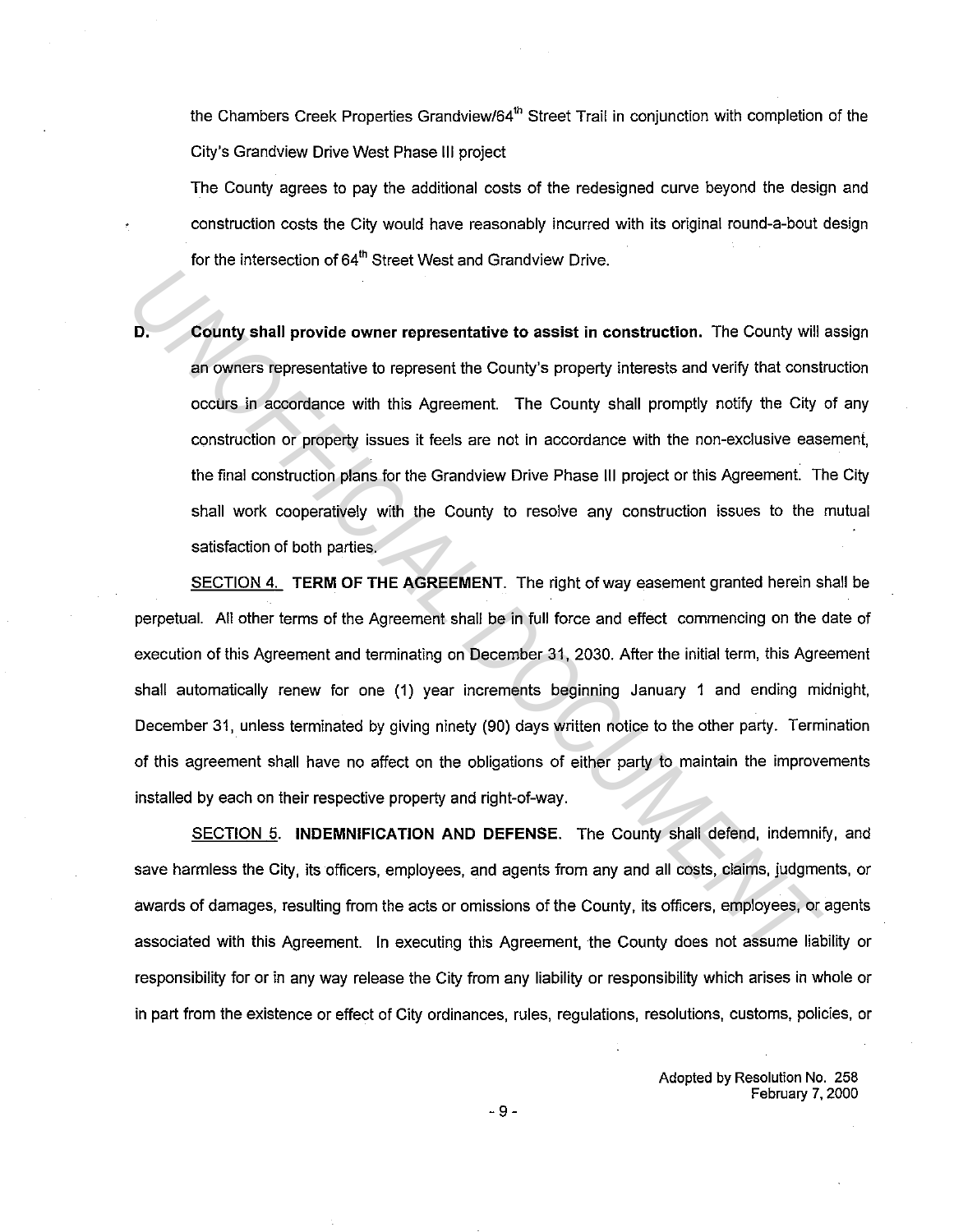practices. If any cause, claim, suit, action or administrative proceeding is commenced in which the enforceability and/or validity of any such City ordinance, rule, regulation, resolution, custom, policy or practice is at issue, the City shall defend the same at its sole expense, and if judgment is entered or ·damages are awarded against the City, the County, or both, the City shall satisfy the same, including all chargeable costs and attorney's service charges.

The City shall defend, indemnify and save harmless the County, its officers, employees and agents from any and all costs, claims, judgments, or awards of damages, resulting from the acts or omissions of the City, its officers, employees or agents associated with this Agreement. In executing this Agreement, the City does not assume liability or responsibility for or in any way release the County from any liability or responsibility which arises in whole or in part from the existence or effect of County ordinances, rules, regulations, resolutions, customs, policies, or practices. If any cause, claim, suit, action, or administrative proceeding is commenced in which the enforceability and/or validity of any such County ordinance, rule, regulation, resolution, custom, policy, or practice is at issue, the County shall defend the same at its sole expense, and if judgment is entered or damages are awarded against the County, the City, or both, the County shall satisfy the same, including all chargeable costs and attorney's service charges. The City shall defend, indemnify and save harmless the County, its officers, employee<br>agents from any and all costs, claims, judgments, or awards of damages, resulting from the a<br>omissions of the City, its officers, employ

SECTION 6. **NO THIRD-PARTY BENEFICIARY.** The County, by this Agreement, does not assume any contractual obligations to anyone other than the City. The City, by this Agreement,\_does not assume any contractual obligations to anyone other than the County. There is no third-party beneficiary to this Agreement.

SECTION 7. **INSURANCE COVERAGE.** The City shall maintain at all times during the course of this Agreement a general liability insurance policy or other comparable coverage with a self-insured retention of not more than \$500,000.00 and a policy limit of not less than \$5,000,000.00 dollars.

SECTION 8. **NON-DISCRIMINATION.** The County and the City certify that they are Equal Opportunity Employers.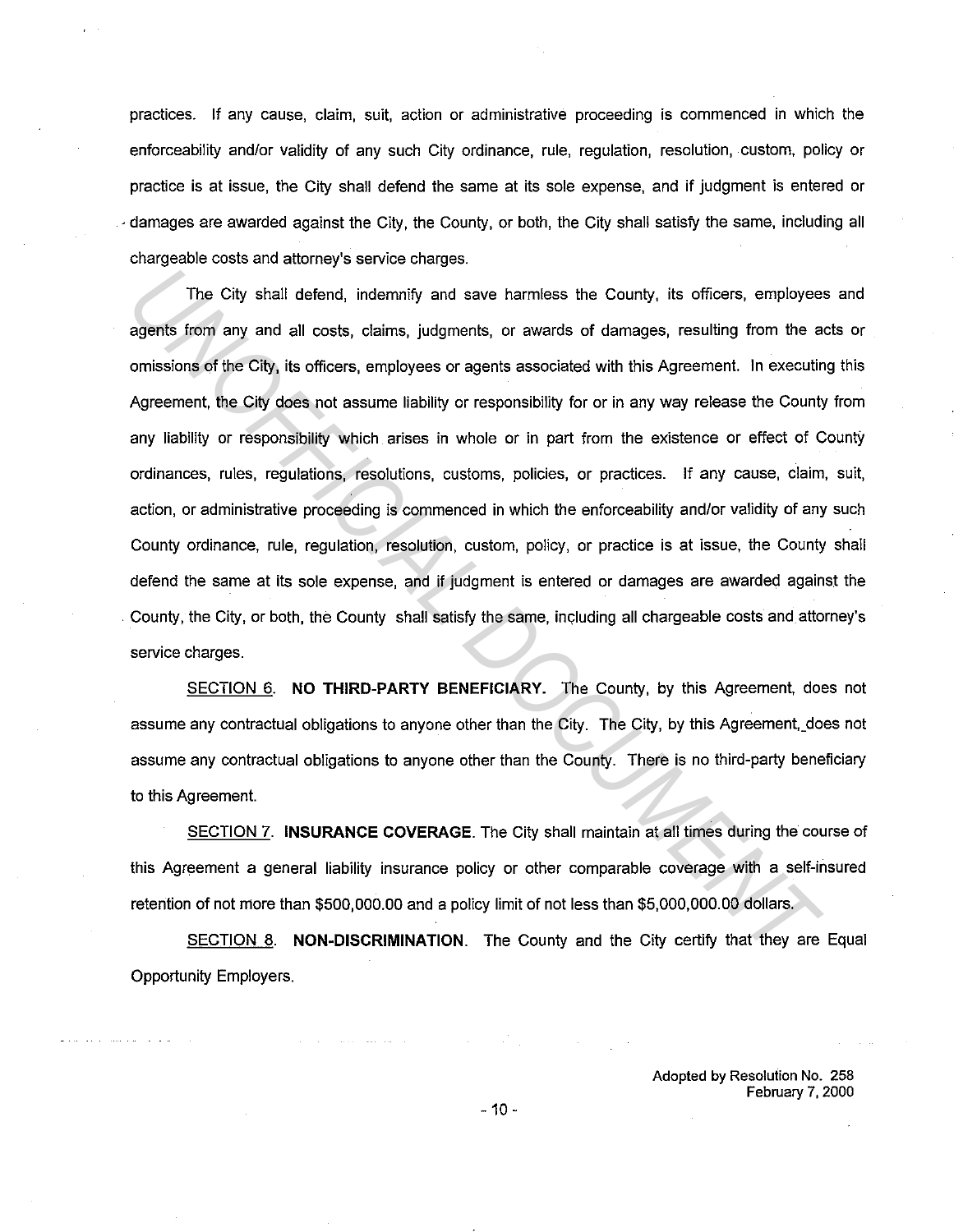SECTION 9. **ASSIGNMENT.** Neither the County nor the City shall have the right to transfer or assign, in whole or in part, any or all of its obligations and rights hereunder without the prior written consent of the other Party.

SECTION 10. **NOTICE.** Any formal notice or communication to be given by the County to the City under this Agreement shall be deemed properly given, if delivered, or if mailed postage prepaid and addressed to:

> CITY OF UNIVERSITY PLACE 3715 Bridgeport Way West University Place, WA 98466

Attn: City Manager

Any formal notice or communication to be given by the City the County under this Agreement shall be deemed properly given, if delivered, or if mailed postage prepaid and addressed to:

> PIERCE COUNTY Pierce County Executive's Office 930 Tacoma Avenue South, Room 737 Tacoma, WA 98402-2100

Attention: Executive Director of Operations

The name and address to which notices and communications shall be directed may be changed at any time, and from time to time, by either the City or the County giving written notice thereof to the other as herein provided.

SECTION 11. **THE CITY AND THE COUNTY AS INDEPENDENT CONTRACTORS.** The City is, and shall at all times be deemed to be, an independent contractor. The County is, and shall at all times be deemed to be, an independent contractor. Nothing herein contained shall be construed as creating the relationship of employer and employee, or principal and agent, between City and the County or any of the County's agents or employees. The City and the County shall each independently retain all authority for the rendition of services, standards of performance, control of personnel, and other matters incident to the performance of services by the City and the County pursuant to this Agreement. **EXAMPLE STATE AND THE SECTION 11.** The performance, control of personnel in the orany of the county of the counterpart of the counterpart of the counterpart of the counterpart of the counterpart of the counterpart of the

Nothing in this Agreement shall make any employee of the City a County employee or any employee of the County a City employee for any purpose, including, but not limited to, for withholding of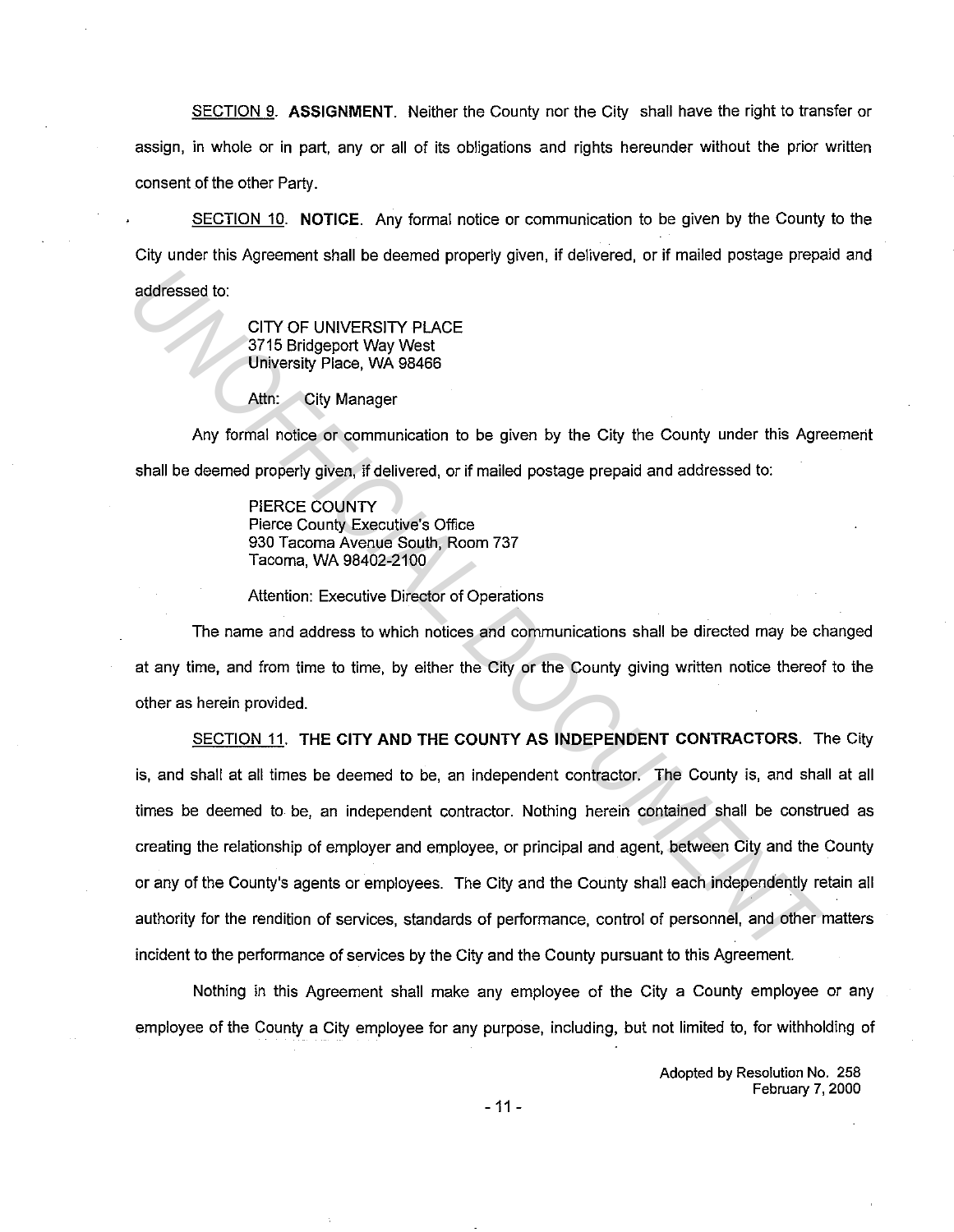taxes, payment of benefits, worker's compensation pursuant to Title 51 RCW, or any other rights or privileges accorded County or City employee by virtue of their employment.

SECTION 12. **WAIVER.** No waiver by either party of any term or condition of this Agreement ·shall be deemed or construed to constitute a waiver of any other term or condition or of any subsequent breach, whether of the same or a different provision of this Agreement.

SECTION 13. **ENTIRE AGREEMENT.** This Agreement contains all of the agreements of the Parties with respect to any matter covered or mentioned in this Agreement and no prior agreements shall be effective for any purpose.

SECTION 14. **AMENDMENT.** Provisions within this Agreement may be amended with the mutual consent of the parties hereto. No additions to, or alteration of, the terms of this Agreement shall be valid unless made in writing, formally approved, and executed by duly authorized agents of both parties. **INTERNATE AGREEMENT.** This Agreement contains all of the agreements<br>
Paries with respect to any matter covered or mentioned in this Agreement and no prior agreement<br>
be effective for any purpose.<br>
<u>SECTION 14</u>. AMENOMENT.

SECTION 15. **FILING.** Copies of this Agreement, together with the resolution of the Pierce County Council and the City Council approving and ratifying this Agreement, shall be filed with the City Clerk, the Pierce County Auditor, and the Secretary of State of Washington after execution of the Agreement by both parties.

SECTION 16. **SEVERABILITY.** If any of the provisions contained in this Agreement are held illegal, invalid or unenforceable, the remaining provisions shall remain in full force and effect.

IN WITNESS WHERE OF, the parties have caused this Agreement to be executed on

this \_\_\_ day of \_\_\_\_\_ , 2000.

## **UNIVERSITY PLACE**

## **PIERCE COUNTY**

CITY MANAGER

DEPARTMENT DIRECTOR Date

Adopted by Resolution No. 258 February 7, 2000

- 12 -